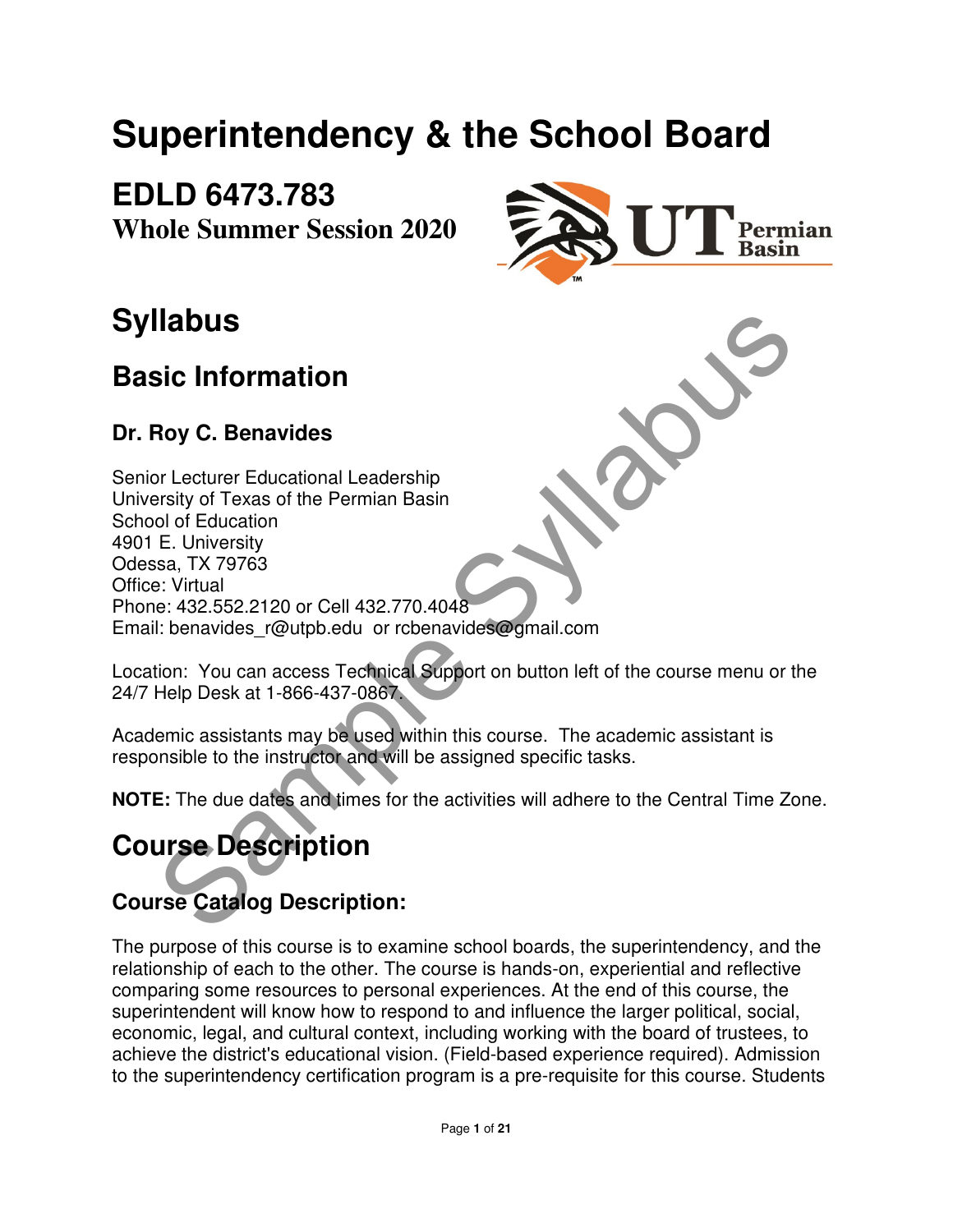will be required to attend at least 2 School Board Meetings during this semester and should plan accordingly.

This course is required for graduate students who are working toward Superintendent Certification and will examine the exemplary leadership standards for Texas Superintendents as expressed in the State Board for Educator Certification competencies.

No course prerequisites exist, however, admission to Graduate Studies or having been granted an exception by the Office of Graduate Studies is required.

## **Conceptual Framework - University of Texas of the Permian Basin - School of Education**

Conceptual Framework - University of Texas of the Permian Basin - School of Education

Vision

The vision of the School of Education is a community of life-long learners who actively reflect on the impact of their values, attitudes, beliefs, and practices.

#### Mission

The mission of the School of Education is to prepare pre-service and professional educators who are proactive in nurturing the life-long development of all learners. This mission will be accomplished by:

ed an exception by the Office of Graduate Studies is required.<br> **nceptual Framework - University of Texas of the**<br> **mian Basin - School of Education**<br>
ppuul Framework - University of Texas of the Permian Basin School of Ed Facilitating the acquisition of necessary knowledge, skills, and dispositions; Cultivating the value of diversity; Encouraging collaborative inquiry, innovation, and research; Promoting collegiality and service in schools and communities; Integrating technology into practice; Providing opportunities for professional growth; and Influencing educational practices and policies at the local, state, and national level.

Learning Outcomes for Teacher Candidates and Other School-Based Professionals:

The faculty expects that candidates will:

 Demonstrate content knowledge in their respective content-area Use appropriate processes and teaching practices Apply knowledge about child and adolescent development Incorporate knowledge of diversity in planning and delivering instruction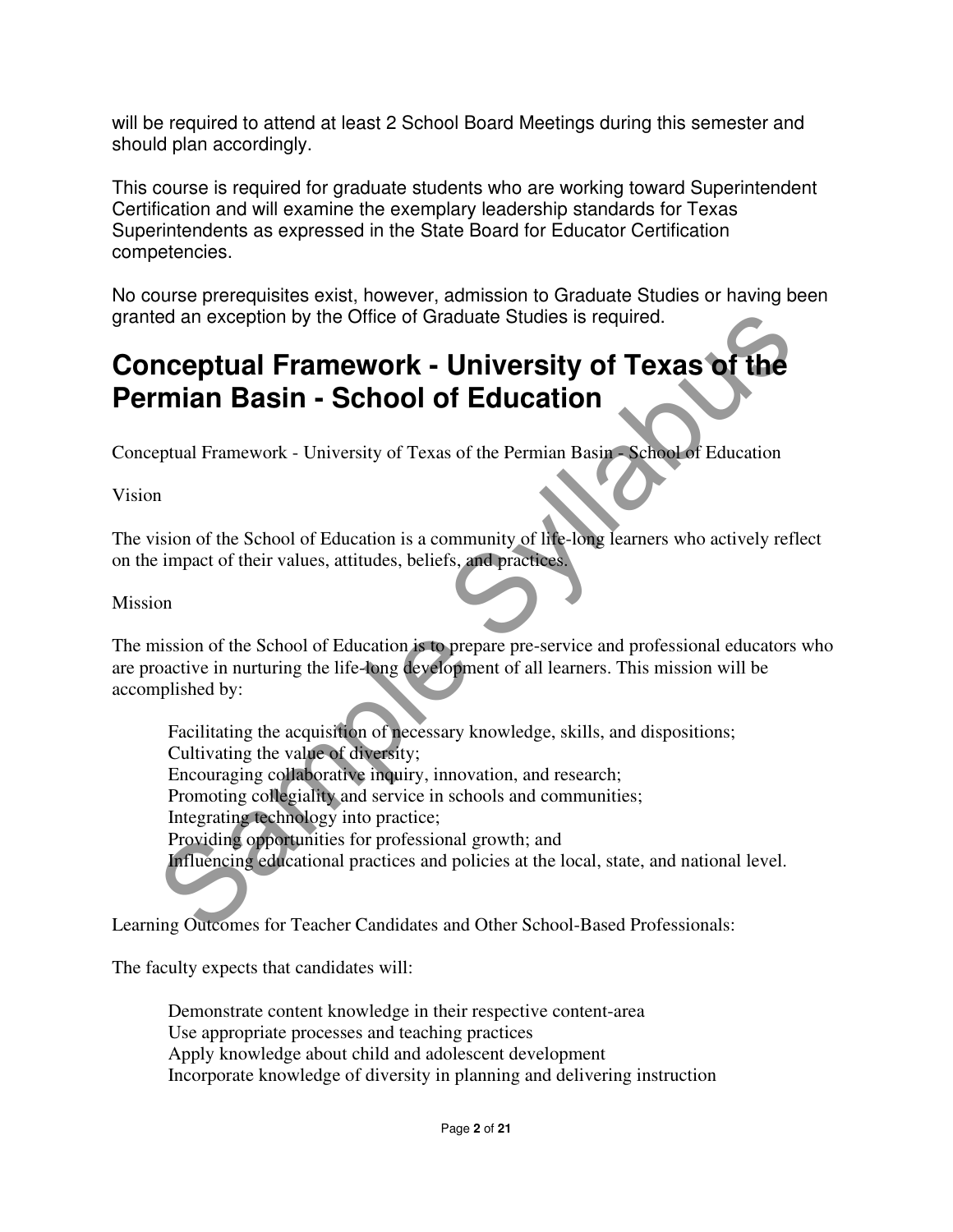Incorporate technology in planning and delivering instruction Plan for and assess students' learning Create an appropriate learning environment Communicate and collaborate with all stakeholders Engage in professional growth

#### Candidate Proficiencies:

To achieve the learning outcomes, candidates must demonstrate that they "are gaining the knowledge, skills, and dispositions necessary to have a positive impact on P-12 student learning" (NCATE, 2006, p. 9). The following is a list of the specific knowledge, skills, and dispositions that the faculty has determined are important for each candidate to possess and exhibit

Knowledge (K): Our candidates will exhibit knowledge about and understand the impact on teaching and student learning of:

 theoretical perspectives of the profession the content, processes, and practices appropriate for their students child and adolescent development diversity technology planning and assessment the learning environment and classroom management collaboration legal and ethical issues related to education

Skills (S): Our candidates will be able to:

ledge, skills, and dispositions necessary to have a positive impact on P-12 student learning<br>TTE, 2006, p. 9). The following is a list of the specific knowledge, skills, and disposition<br>of faculty has determined are import select appropriate content for use in lesson planning and delivery apply best practices to promote learning in all students use knowledge of child and adolescent development to direct their teaching select from an array of techniques to meet the needs of diverse learners integrate the use of technology into the learning environment use appropriate assessments to measure students' developmental progress develop an appropriate learning environment apply classroom management techniques

 communicate with all members of the educational community (students, families, other educators, administration, community members)

 reflect on their professional performance in order to improve their professional effectiveness

Dispositions (D): Our candidates will demonstrate a/an:

 respect for themselves and a positive regard for others passionate nature about learning belief in the value of a learner-centered instruction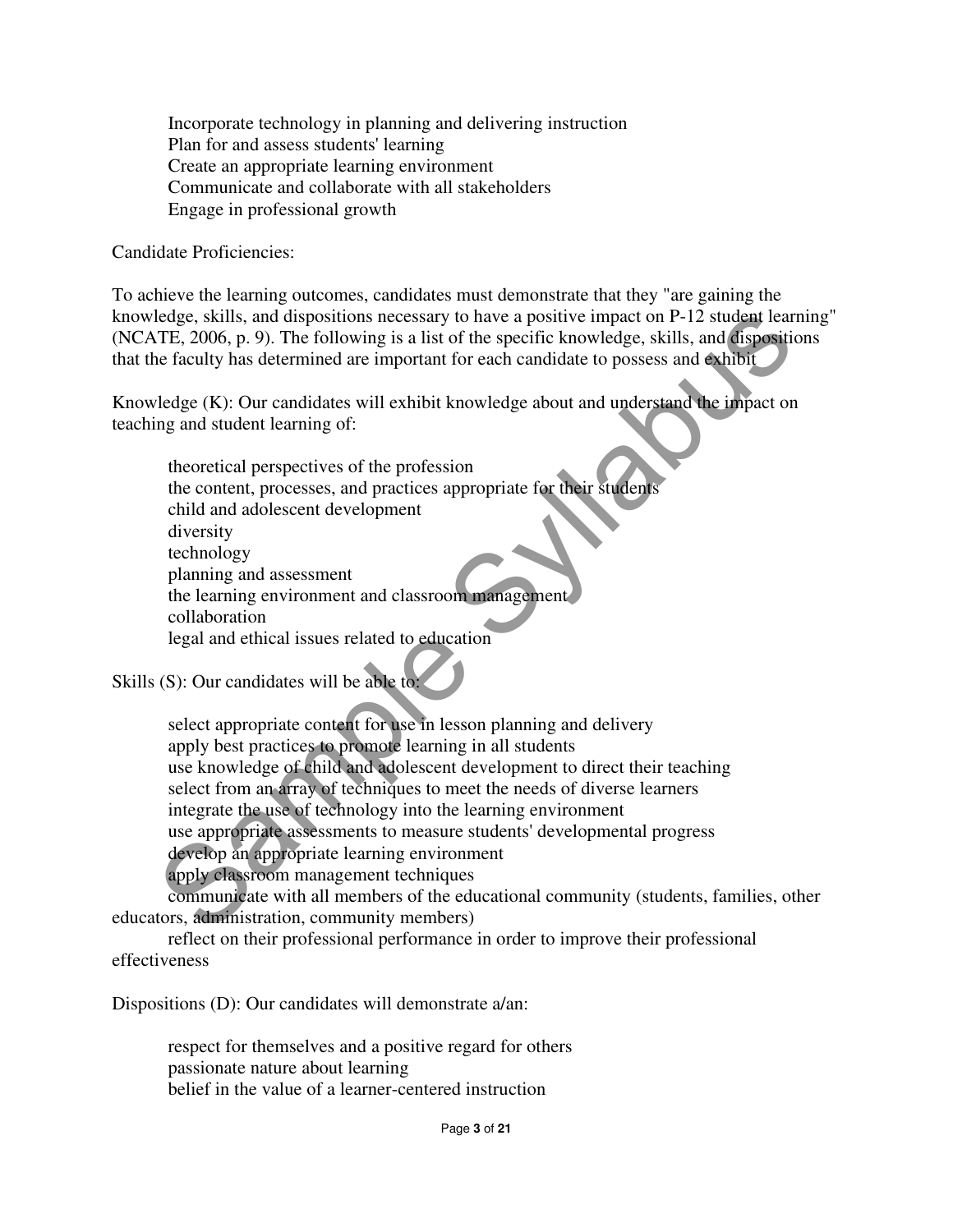dedication to providing a safe and supportive learning environment acknowledgement of and respect for the fact people are shaped by their cultures commitment to clear and accurate communication professional and ethical attitude desire to keep current on educational research and practice.

Diversity Proficiencies (DP):

 Instill the awareness of diversity for implementing inclusive instruction Incorporate the diverse nature of learning and teaching as exemplified in the global community.

Model critical global thinking through coursework

Conceptualize diversity experiences from a variety of perspectives:

1. to strive for social justice, equality, and equity for all learners

2. to continue the process of self-growth, narrowing the student achievement gap in our nation

3. to empower all learners as citizens in a global society

### **Measurable Learning Outcomes:**

#### **Competency 003**

The superintendent knows how to communicate and collaborate with families and community members, respond to diverse community interests and needs, and mobilize community resources to ensure educational success for all students. The superintendent knows how to:

- communicate effectively about positions on educational issues.
- use effective and forceful writing, speaking, and active listening skills.

#### **Competency 004**

Incorporate the diverse nature of learning and teaching as exemplified in the alobal<br>
unity.<br>
Model critical global thinking through coursework<br>
Conceptualize diversity experiences from a variety of perspectives:<br>
to striv The superintendent knows how to respond to and influence the larger political, social, economic, legal, and cultural context, including working with the board of trustees, to achieve the district's educational vision. The superintendent knows how to:

- analyze and respond to political, social, economic, and cultural factors affecting students and education.
- provide leadership in defining superintendent-board roles and establishing mutual expectations.
- communicate and work effectively with board members in varied contexts, including problem-solving and decision making contexts.
- work with the board of trustees to define mutual expectations, policies, and standards.
- access and work with local, state, and national political systems and organizations to elicit input on critical educational issues.
- use legal guidelines to protect the rights of students and staff and to improve learning opportunities.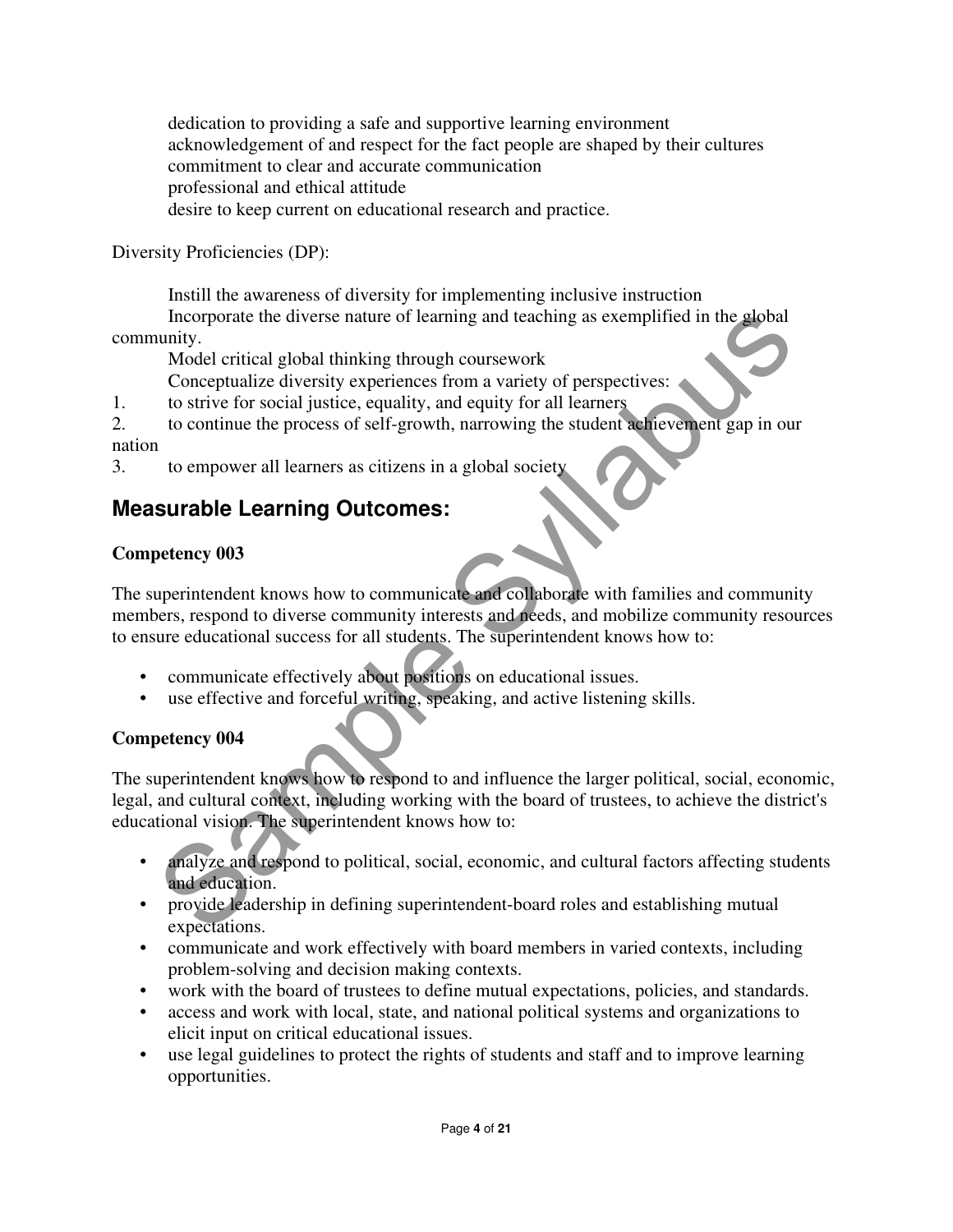• prepare and recommend district policies to improve student learning and district performance in compliance with state and federal requirements.

#### **Competency 006**

The superintendent knows how to advocate, nurture, and sustain an instructional program and a district culture that are conducive to student learning and staff professional growth.

The superintendent knows how to:

- facilitate the development of a learning organization that encourages educational excellence, supports instructional improvement, and incorporates best practice.
- facilitate the ongoing study of current best practice and relevant research and encourage the application of this knowledge to district/school improvement initiatives.

#### **Competency 010**

The superintendent knows how to apply organizational, decisional-making, and problem-solving skills to facilitate positive change in varied contexts. The superintendent knows how to:

- implement processes for gathering, analyzing, and using data for informed decision making.
- Facilitate the development of a learning organization that encourages educational<br>excellence, supports instructional improvement, and incorporates best practicles<br>facilitate the ongoing study of current best practice and r • use strategies for working with others, including the board of trustees, to promote collaborative decision making and problem solving, facilitate team building, and develop consensus.
- analyze and manage internal and external political systems to benefit the educational organization.

### **Prerequisites:**

None

## **Materials**

### **Required Materials:**

Houston, P., & Eadie, D. (2002). The Board Savvy Superintendent. The Scarecrow Press, Inc.

Townsend, R., Johnston, G. B., et.al. (2007). Effective Superintendent-School Board Practices: Strategies for Developing and Maintaining Good Relationships With Your Board. Corwin Press.

### **Recommended Materials:**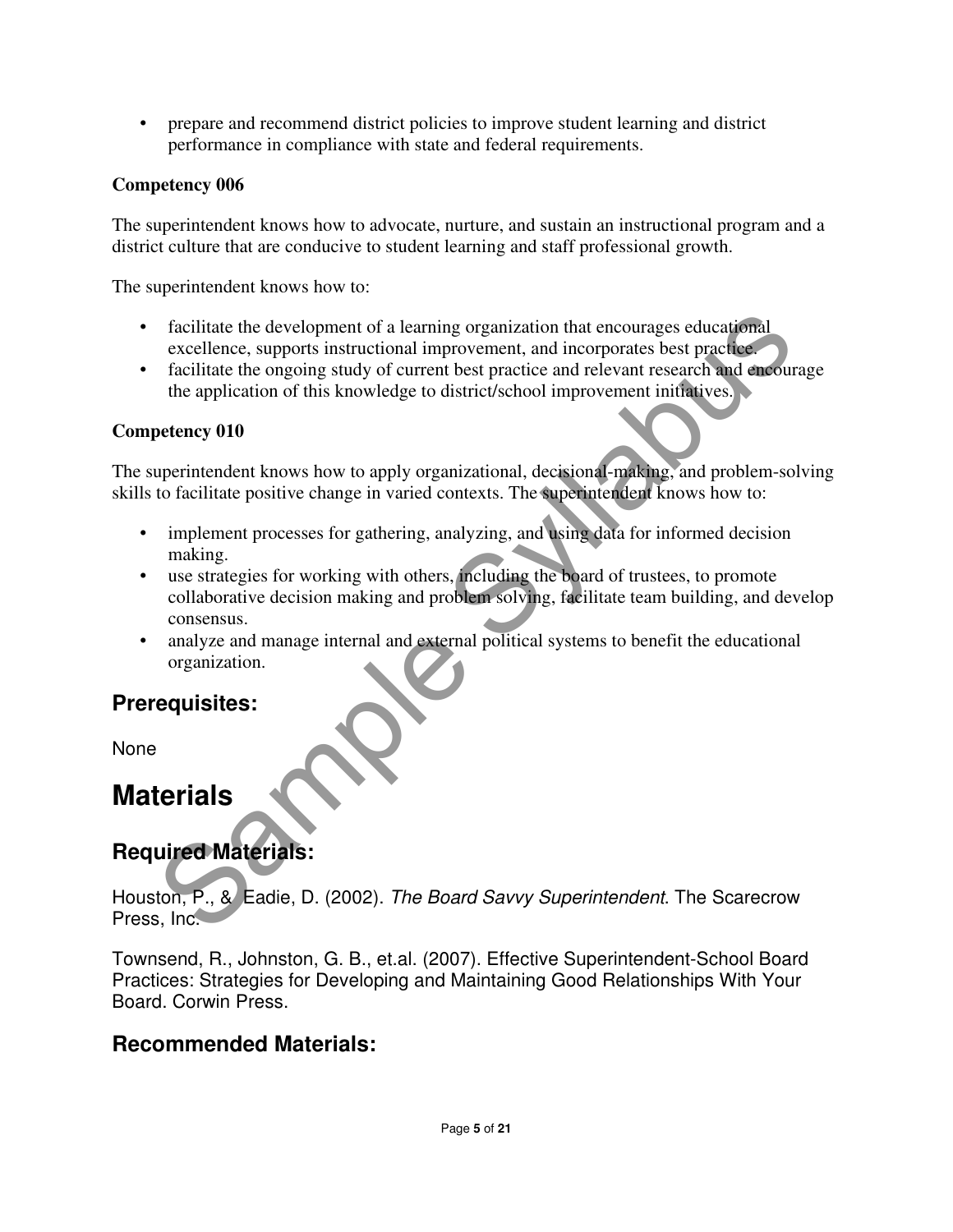Readings from the annotated bibliography and bibliographies of each of the texts are expected of all students. The quantity one reads is to some extent a self-choice, but to be a leader one must read journals, texts, books, daily newspaper to keep in contact with the educational world as well as the world of children and parents.

### **Other materials:**

None

## **Important Academic Dates**

UTPB Academic Calendar

## **General Information**



**Solution Academic Dates**<br>
Solution Calendar<br>
Solution Calendar<br>
Solution Calendar<br>
Shased education is to be learner-centered. As a part of that process ead<br>
dual and individual needs will be recognized and addensed by th Texas has declared education is to be learner-centered. As a part of that process each individual and individual needs are to be considered in all learning environments. The Educational Leadership Program is a learning environment in Texas. Consequently, individuals and their needs will be recognized and addressed by the instructor. More importantly this means that individuals need to accept responsibility for their own learning with the learning environment, the program, and the University.

I accept and seek to apply and practice this view. But that is not the end. Accepting and seeking to practice this view of adult learners places a responsibility on the adult learner to become and seek to behave as an adult learner. The expected characteristics of an adult learner are:

- to be able
- to be friendly
- to be worthy
- to be internally motivated
- to be dependable
- to be helpful

So as you proceed through the Superintendent Certification program, remember we seek to address individual needs as teachers do in the classroom. There is a great deal of diversity and individual uniqueness observable throughout the program. To assume everyone will march to the same drummer and fit one model denies the vision Texas is seeking to pursue. There is commonality of expectations in the program. Texas has established standards and proficiencies for superintendents, which are requisite attainments for certification. But the trip does not have to be exactly the same for all. Schools differ, communities differ, needs differ, and each of you work in a different environment with K-12 education as the umbrella. The vision will not change, the trip for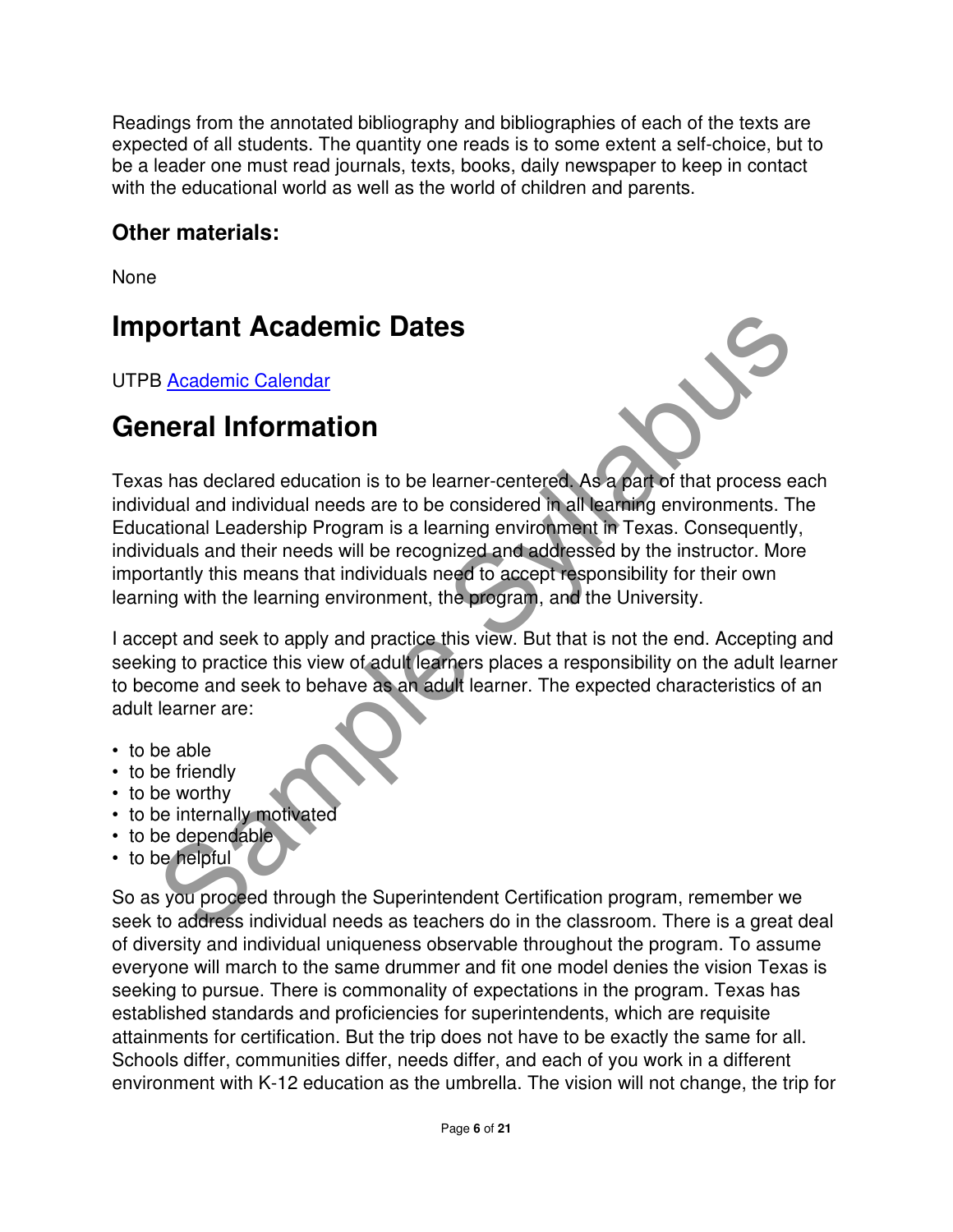all of you will have commonalties, and each of you in your own uniqueness will fill in your own map of learning as you each fill in your trip ticket to the superintendent certification.

me a part of you. As you go through the process of becoming an educational<br>me a part of you. As you go through the process of becoming an educational<br>r, r, your perceptions should be expanding and your new learning the<br>par **Please Consider:** As you prepare for this class, and other classes in the program, remember that your readings and previous learning should be incorporated in your assignments and sharing with others. For example as you discuss a vision, what have you read about vision and what do others say about vision, and what readings about vision and its use have affected you. To leave learning behind seems to say it has not become a part of you. As you go through the process of becoming an educational leader, your perceptions should be expanding and your new learning should become a part of who you are and the leader you want to become. Do not leave your learning in the dark. Bring them, share them, examine them, and grow with them. Educational leadership is not stagnant, and the struggle to make it meaningful is and will be infinite.

**Active Participant:** Superintendents need to be active listeners and active participants. You need to actively participate in the Discussions Board communicating, and dialoging with your colleagues. You need to offer reflective responses to the writings of others, along with criticisms, and begin to offer your own professional positions on issues.

You will be assessed on the following:

- clearly articulated/written ideas and beliefs;
- use listening skills, even though you are reading you can listen to the writing of others;
- sending and receiving professional feedback;
- communication with all members of the learning community.

**\*NOTE: I will periodically spot check your participation in the Discussions Board. Non-participation will negatively affect your final grade.**

# **Course Overview**

The course is divided into 4 modules. You should read the textbook section first, and then review the online lecture. The lectures will be summaries, elaborations of the textbook material, and links to related information on the Web.

### **Internship**

Each superintendent certification course has field experiences built into the assignments. Please have your superintendent complete the **Immediate Supervisors Acceptance Form** (you will need Adobe Reader) and upload this signed form to the Canvas shell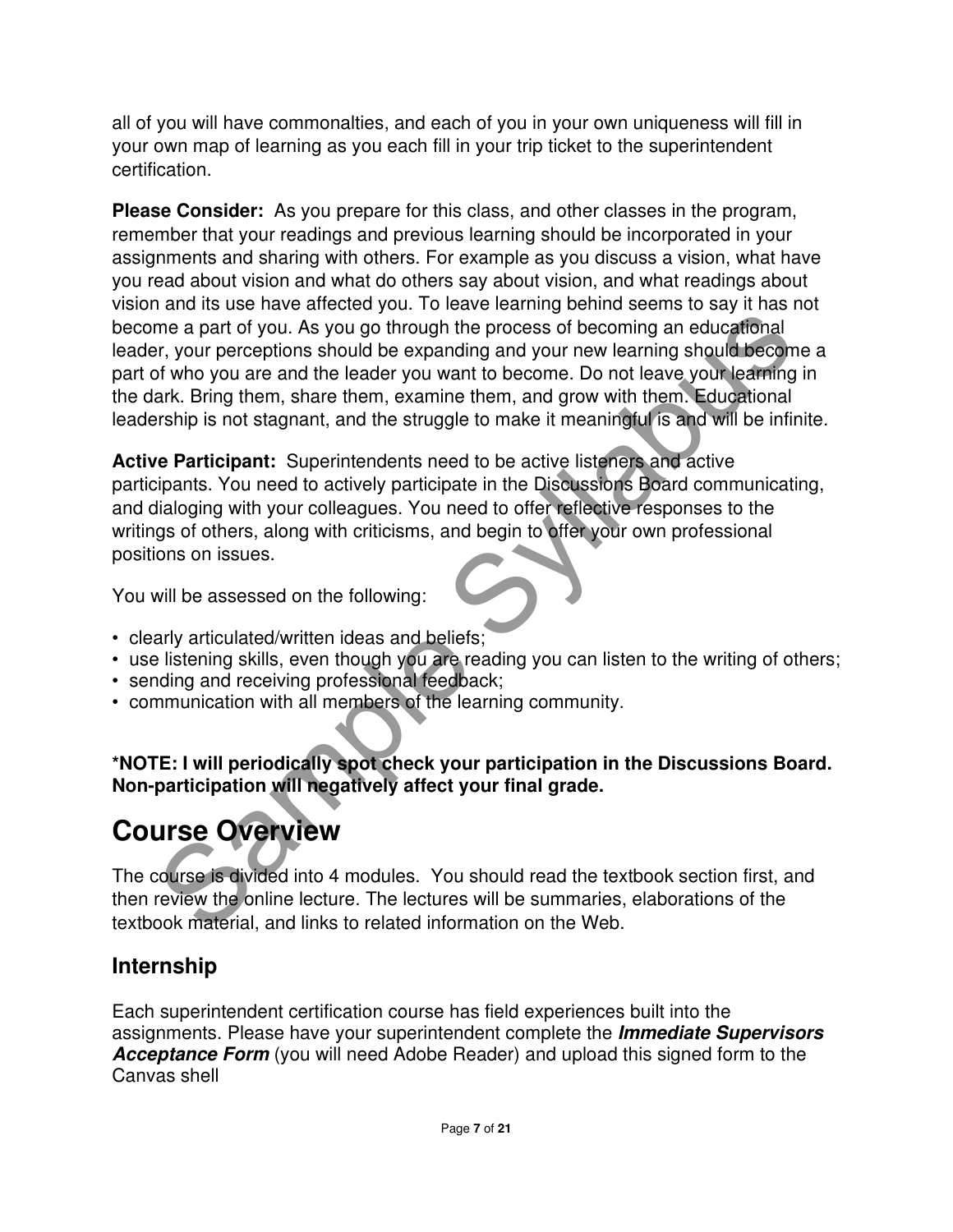One copy of this form for each course in the program is required to be on file.

#### **Module Assignments (Modules 1 - 4)**

The Professor will assign suggested and required readings for each module that will cover elaborations of course objectives, textbook material and links to related information on the Web. After you have completed the suggested and required readings, you should then log into "Assignment Tool" and complete the required assignments for each module.

Module 1 – Students will explore the board/superintendent relationship and define board/superintendent roles and establishing mutual expectations. Identify emerging issues and trends affecting public education and their direct impact on the board/superintendent relations.

Module 2 – Students will identify and understand working effectively with board members in varied contexts, including problem-solving and decision-making contexts. Learn how to identify, understand and manage internal and external conflicts on the school board

Module 3 – Students will identify the strategic planning process, including development of mission and vision statements, and the various roles of school board members in the process; and develop a strategic plan for their district.

Module 4 – Students will identify and analyze to political, economic, and social factors affecting students and education, and the board superintendent relationship.

**Discussion Board** -- Discussion Board will primarily be used for discussing course content related topics and issues. There will be 6 discussion topics for the semester. Each discussion topic is worth 10 points.

Module 1 – Students will explore the board/superintendent relationship and<br>define board/superintendent roles and establishing mutual expectations. Identi<br>energing issues and trends affecting public education and their dire For each graded discussion question, first, you must respond to the question directly and second, you must read the other students posts and reply to at least two other students responses. You must ensure that the responses to the questions are meaningful, reflective, refer to personal experience and support your course readings. Avoid postings that are limited to 'I agree' or 'great idea', etc. If you agree (or disagree) with a posting then say why you agree by supporting your statement with concepts from the readings or by bringing in a related example or experience.

You are expected to read all messages. You are responsible for reading all of the messages that are posted in the online discussion. Not reading messages is the equivalent of sleeping in class.

Use a person's name in the body of your message when you reply to their message. It helps to keep all of us oriented. It helps us maintain a clearer sense of who is speaking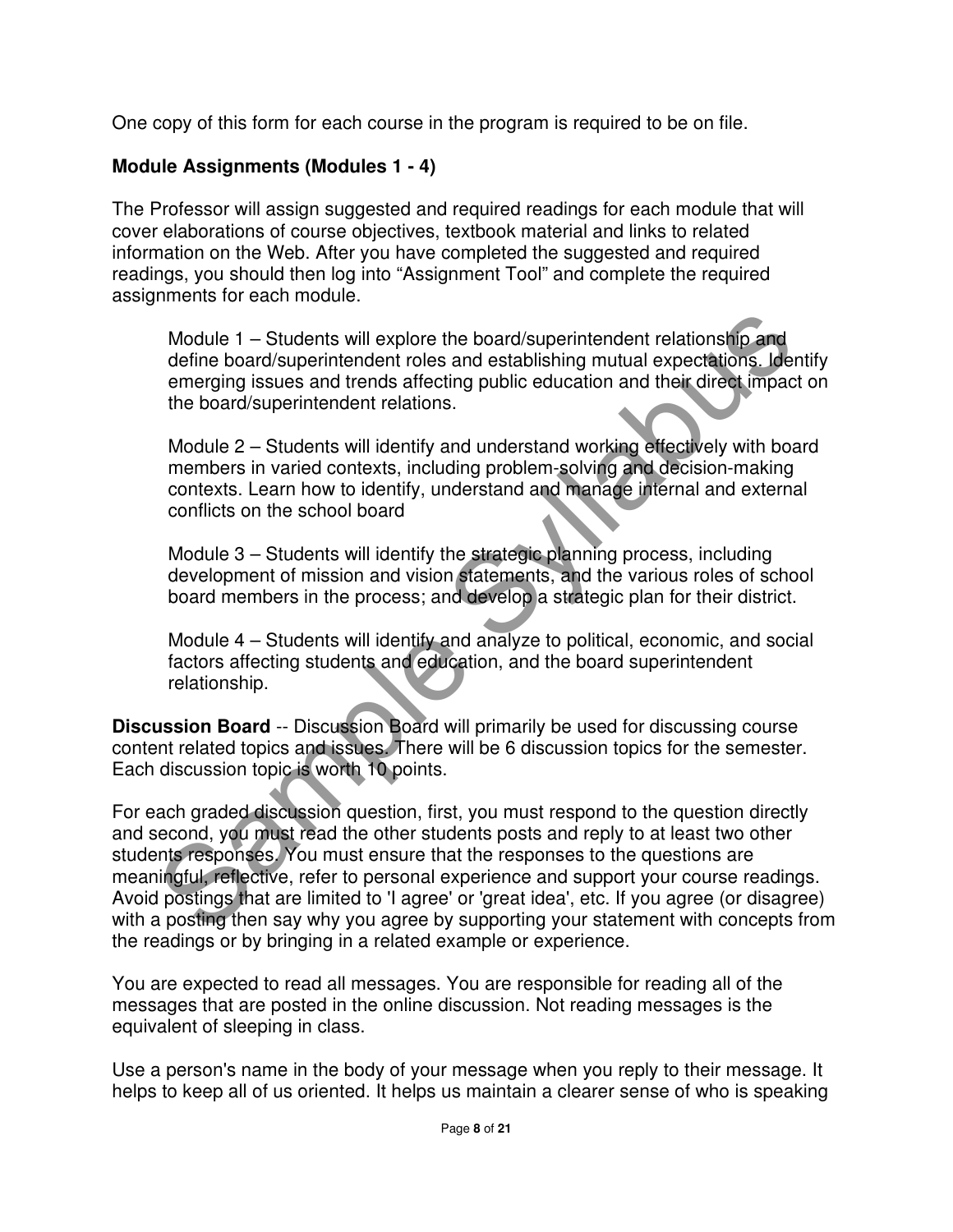and who is being spoken to. As we begin to associate names with tone and ideas, we come to know each other better.

**Final Project** - Capstone module for the entire course. Superintendent candidates will be able to apply learning objectives and knowledge gleaned in course activities, writings, discussions and readings to articulate, develop and propose new school policies to school board members. Students will present this in an electronic format, i.e., PowerPoint presentation.

The final project will require meeting and working with your site supervisor (Superintendent or Assistant Superintendent) several times throughout the semester, be sure to plan accordingly.

### **Grading:**

| to plan accordingly. | inal project will require meeting and working with your site supervisor<br>erintendent or Assistant Superintendent) several times throughout the semester, |               |  |
|----------------------|------------------------------------------------------------------------------------------------------------------------------------------------------------|---------------|--|
| :buik                |                                                                                                                                                            |               |  |
|                      | <b>Course Activity</b>                                                                                                                                     | <b>Points</b> |  |
|                      | Assignment 1                                                                                                                                               | 25            |  |
|                      | Assignment 2                                                                                                                                               | 25            |  |
|                      | Assignment 3                                                                                                                                               | 25            |  |
|                      | Assignment 4                                                                                                                                               | 25            |  |
|                      | Assignment 5                                                                                                                                               | 25            |  |
|                      | Assignment 6                                                                                                                                               | 25            |  |
|                      | Assignment <sub>7</sub>                                                                                                                                    | 25            |  |
|                      | Assignment 8                                                                                                                                               | 25            |  |
|                      | <b>Discussion Board 1</b>                                                                                                                                  | 10            |  |
|                      | <b>Discussion Board 2</b>                                                                                                                                  | 10            |  |
|                      | <b>Discussion Board 3</b>                                                                                                                                  | 10            |  |
|                      | <b>Discussion Board 4</b>                                                                                                                                  | 10            |  |
|                      | <b>Discussion Board 5</b>                                                                                                                                  | 10            |  |
|                      | <b>Discussion Board 6</b>                                                                                                                                  | 10            |  |
|                      | <b>Final Project</b>                                                                                                                                       | 100           |  |
|                      | Total 360                                                                                                                                                  |               |  |

**Grading Scale:**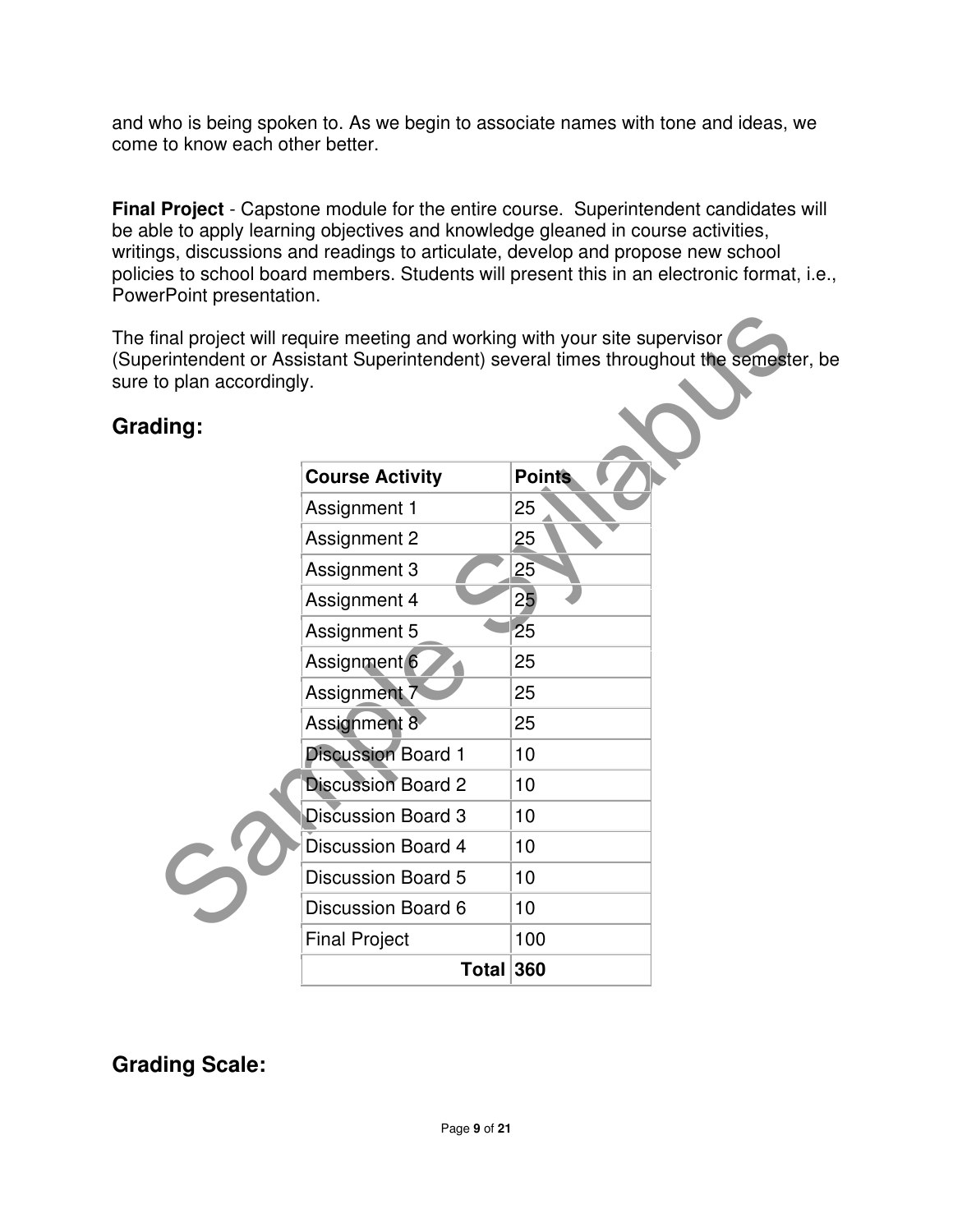| <b>Grade Range</b> | <b>Letter Grade</b> |
|--------------------|---------------------|
| 334 - 360          |                     |
| $302 - 333$        |                     |
| 270 - 301          | C                   |
| Less than 270      |                     |

\*Unless otherwise stated, all materials, activities, and assessments are required and are not optional.

## **Communication, Grading & Feedback:**

prional.<br>
Invinciation, Grading & Feedback:<br>
Invinciation, Grading & Feedback:<br>
Invisors will respond to all email inquiries within 48 hours. The professor will<br>
the discussion board at least twice a week. In addition to p The professor will respond to all email inquiries within 48 hours. The professor will check the discussion board at least twice a week. In addition to posting any important information on the announcements page, the professor will also email the information to the students. In case of emergencies you may contact the UTPB School of Education at 432.552.2120. This syllabus is subject to change, please check back periodically.

All the course activities will be graded one week after the set due date. You can check your grades by going to Grades. If there is any discrepancy in the grade, you must contact me immediately. I will provide individual feedback or a general feedback in the performance of the course activity.

### **Time Management:**

A student should expect to spend three hours on preparation and learning assignments for every semester credit hour. If a class is a 3-semester credit hour class, it is expected that a student should spend about 9 hours out of class on assignments in addition to 3 hours of in-class time for a total of about 12 hours per week to obtain an "A" in a class. It is important to develop a Time Management Plan to be successful.

# **Policies**

## **Discussion Board**

Discussion Board is primarily for discussing course related topics and issues. Best practices are:

- Read all message postings in online discussion.
- Respond to the question directly
- Reply to minimum of two other student posts.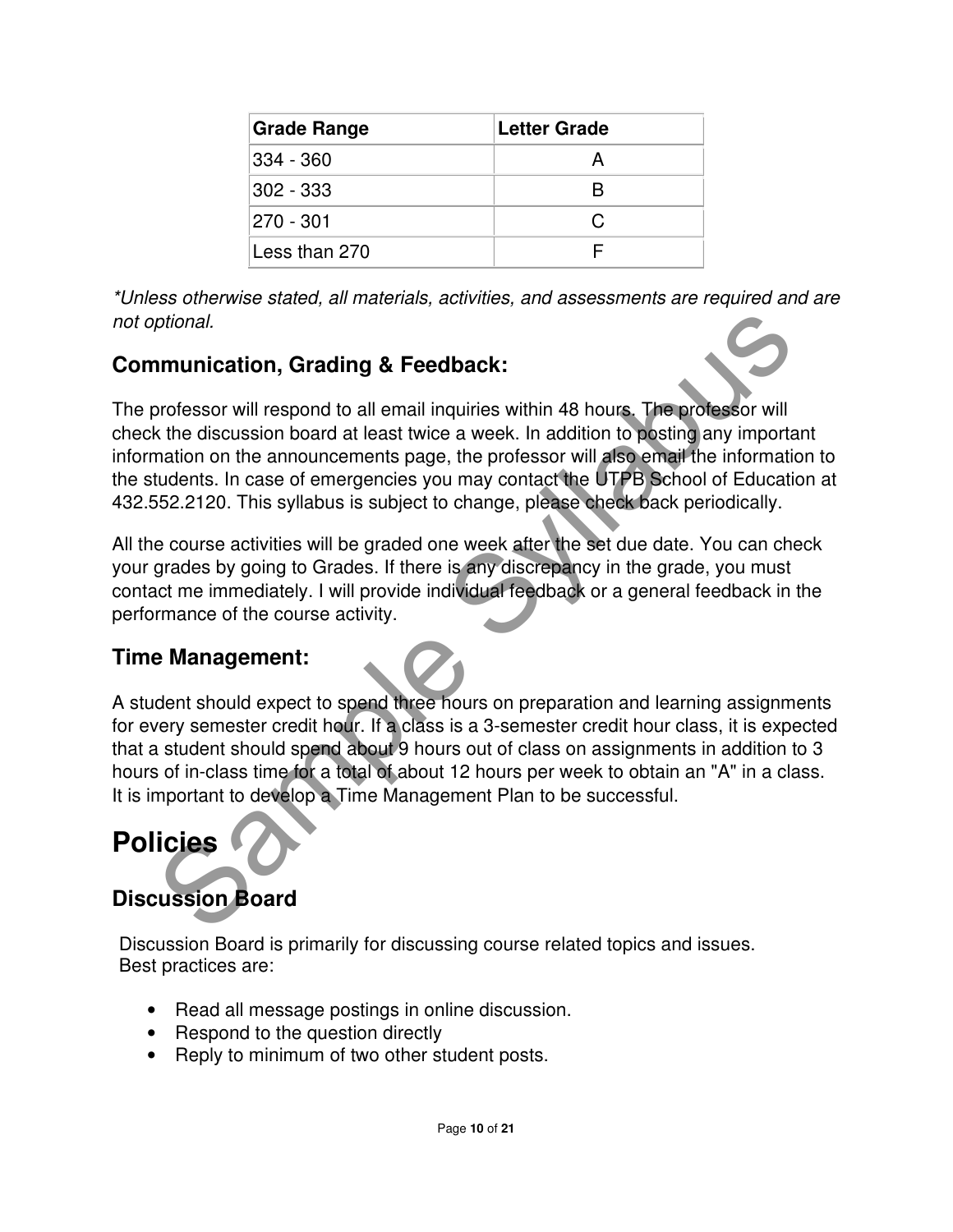- Use a person's name in the body of your message when you reply to their message.
- Avoid postings that are limited to 'I agree' or 'great idea', etc.
- Ensure responses to questions are meaningful, reflective.
- Support statements with concepts from course readings, refer to personal experience, examples.
- Follow **Rules of Behavior (below).**

## **Rules of Behavior**

**IS of Behavior**<br>
Sample Syllabus areas are public to every student in this class (including your instructor)<br>
the what you write. Please pay attention to the language you use and adhere to the<br>
Ing guidelines:<br>
Do not pos Discussion areas are public to every student in this class (including your instructor) who will see what you write. Please pay attention to the language you use and adhere to the following guidelines:

- Do not post anything too personal.
- Do not use language that is inappropriate for a classroom setting or prejudicial in regard to gender, race, or ethnicity.
- Do not use all caps in the message box unless you are emphasizing (it is considered shouting).
- Be courteous and respectful to other people on the list
- Do not overuse acronyms like you would use in text messaging. Some of the list participants may not be familiar with acronyms.
- Use line breaks and paragraphs in long responses.
- Write your full name at the end of the posting.
- Be careful with sarcasm and subtle humor; one person's joke is another person's insult.

## **Make-Up/Late Submission Policy**

Describe make-up and late policy. (Example: All course activities must be submitted before or on set due dates and times. If the student is unable to abide by the due dates and times, it is her/his responsibility to contact the instructor immediately.)

## **Academic Dishonesty/Plagiarism/Cheating**

The academic community regards academic dishonesty as an extremely serious matter, with serious consequences. Any effort to gain an advantage not given to all students is dishonest whether or not the effort is successful. Any suspicion of academic dishonesty will be reported and investigated. A student who engages in scholastic dishonesty that includes, but is not limited to cheating, plagiarism, and collusion will receive an "F" for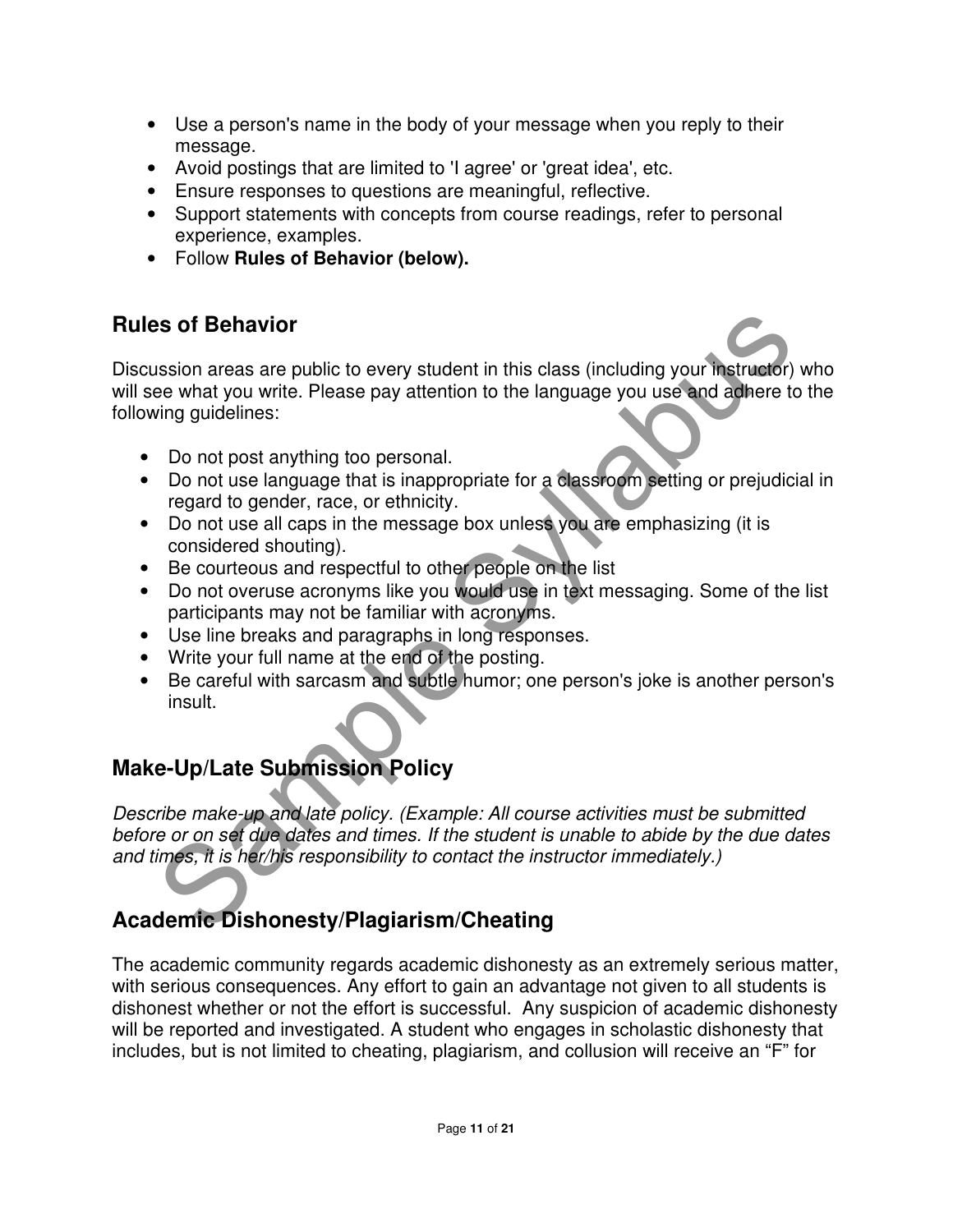the course.

All persons involved in academic dishonesty will be disciplined in accordance with University regulations and procedures. For complete information on UTPB student conduct and discipline procedures consult the University's Handbook: Scholastic Dishonesty.

**Academic dishonesty** includes, but is not limited to cheating, plagiarism, collusion, falsifying academic records, misrepresenting facts, the submission for credit of any work or materials that are attributable in whole or in part to another person, taking an examination for another person, any act designed to give unfair advantage to a student such as, but not limited to, submission of essentially the same written assignment for two courses without the prior permission of the instructor, or the attempt to commit such acts.

**Plagiarism** includes, but is not limited to the appropriation of, buying, receiving as a gift, or obtaining by any means material that is attributable in whole or in part to another source, including words, ideas, illustrations, structure, computer code, other expression and media, and presenting that material as one's own academic work being offered for credit.

#### **Attendance and Class Participation**

Figure dishonesty includes, but is not limited to cheating, plagiarian, collusion, the insternation of the submission for credit of any wing academic records, misrepresenting facts, the submission for credit of any wateria Regular and active participation is an essential, unmistakably important aspect of this online course. The expectation of the instructor is that students will log on a minimum of three times every seven days. It is critical that you read all of the lecture and assignment materials as well as all of the public discussion materials. Your full participation ON A WEEKLY BASIS is not only a requirement; it is also an essential aspect of the online course process. All students are expected to do the work assigned, notify the instructor when emergencies arise, and make up assignments no later than the due dates.

NOTE: For summer classes students are expected to log in every day.

## **Tracking**

Learning management systems have tracking features. Statistics are collected that quantifies how often and when students are active in the course and provides information if the student has accessed different pages of the course.

### **Absenteeism**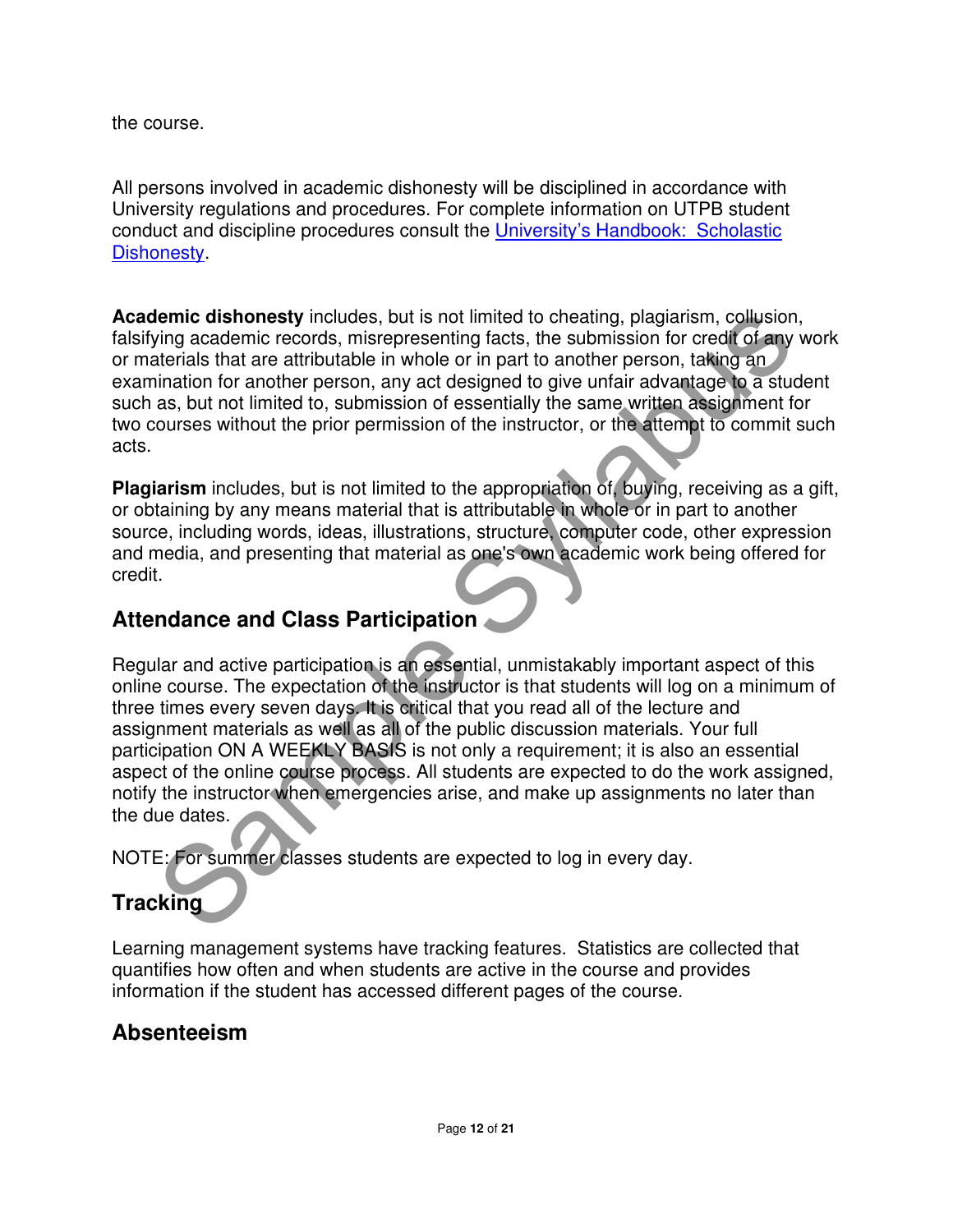All the course activities have set dates to be completed and submitted. After the due dates the activities will not be available for the students. Not logging into an online course is considered absenteeism. Contact instructor immediately in case of emergency medical situation.

### **Course Incomplete/Withdrawal/Grade Appeal**

All students are required to complete the course within the semester they are signed up. Incomplete grades for the course are rarely given, will only be granted if the student provides a valid, documented excuse for not being able to complete the course on time, and has contacted the instructor prior to the scheduled last class to request an extension. The student signs a contract that includes the incomplete course activities and the new due dates.

Find information and dates regarding drops and withdrawals consult the University Handbook: Drops and Withdrawals and Appeal Process.

## **Accommodation for Students with Disabilities**

mplete grades for the course are rarely given, will only be granted if the student<br>des a valid, documented excuse for not being able to complete the course on time<br>as contacted the instructor prior to the scheduled last cl **Students with Disabilities:** The University of Texas of the Permian Basin in compliance with the Americans with Disabilities Act and Section 504 of the Rehabilitation Act provides "reasonable accommodations" to students with disabilities. Any student with a disability who is requesting an accommodation for this course must provide the instructor with official documentation in the form of a letter from the ADA Officer for Students. Only those students who have officially documented a need for an accommodation will have their request honored. \*\*Adapted from UTSA ADA syllabus statement.\*\*

**ADA Officer for Students:** Mr. Paul Leverington **Address:** Mesa Building 4243/4901 E. University, Odessa, Texas 79762 **Voice Telephone:** 432-552-4696



For the accessibility and privacy statements of external tools used within courses, go to **Accessibility and Privacy Statements.** 

# **Computer Skills, Technical & Software Requirements**

Student will need to create word processing documents, save files, submit files.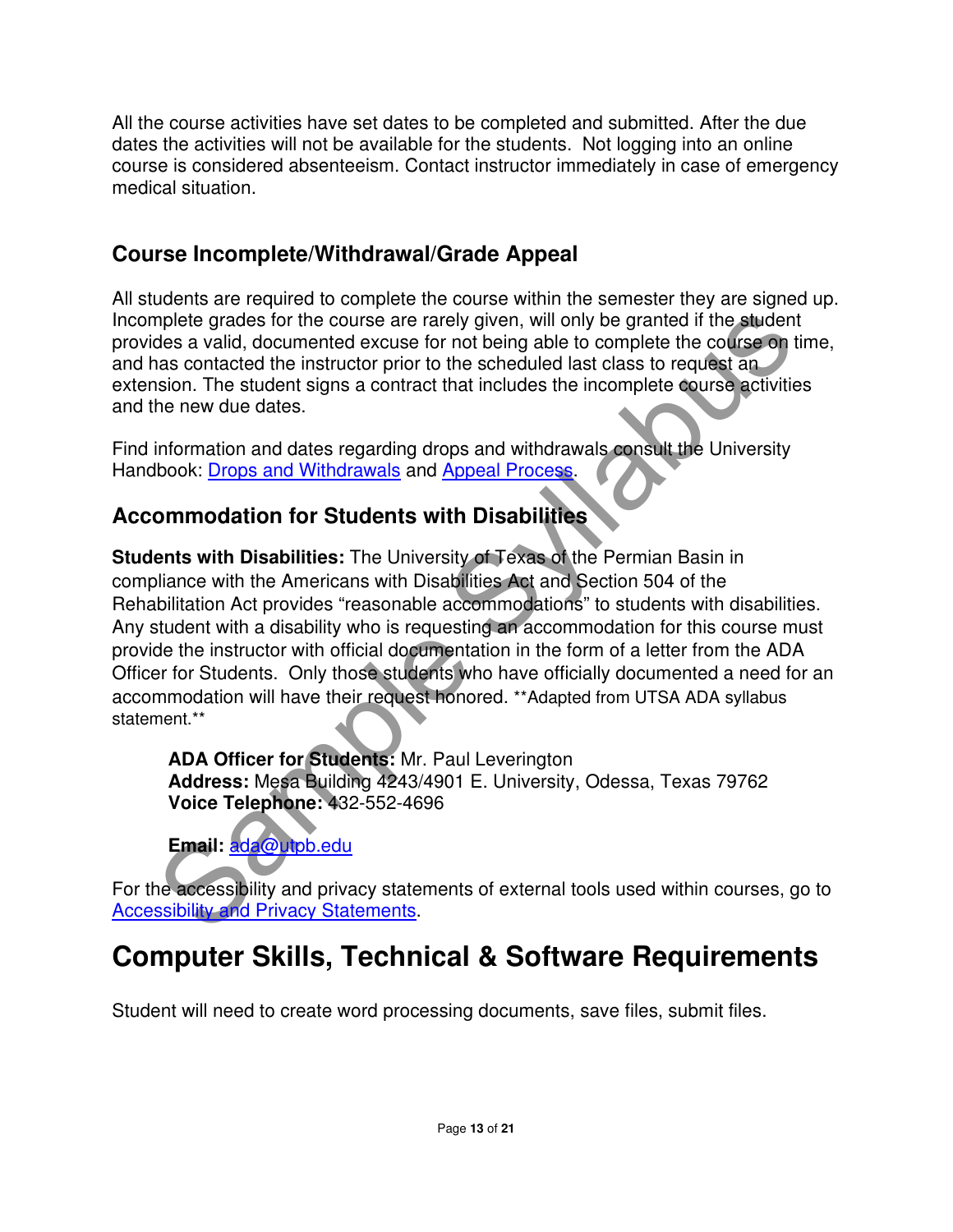Students can use cloud version of Word, PowerPoint and other Microsoft products through use of their UTPB Outlook 365 and UTPB email address. For more information refer to UTPB Office 365 Page.

### **Computer Technical Requirements**

See Technical Requirements.

## **Online Student Authentication**

B requires that each student who registers for an online course is the same studenticipates in, completes, and receives credit for the course. UTPB's Distance<br>attion Policy requires faculty members to employ at least two m UTPB requires that each student who registers for an online course is the same student who participates in, completes, and receives credit for the course. UTPB's Distance Education Policy requires faculty members to employ at least two methods of verification to ensure student identities. To access online courses students must login to the UTPB learning management system using their unique personal identifying username and secure password. UTPB's Distance Education Policy requires at least one additional student identification method within the course that has been determined and approved by the faculty or academic program. This course satisfies the second method of student authentication by:

This course satisfies the second method of student authentication by asynchronous photo identification using an approved photo ID\*.

\*Approved up to date photo identifications are: passports, government issued identification, driver's licenses, military ID from DoD. Dual credit and early college high school students use school district identifications.

# **Preparation for Emergencies**

## **Computer Crash**

Not having a working computer or a crashed computer during the semester will NOT be considered as an acceptable reason for not completing course activities at a scheduled time. NOTE: Identify a second computer before the semester begins, that you can use when/if your personal computer crashes.

## **Complete Loss of Contact**

If you lose contact with course connectivity completely (i.e. you cannot contact me via Canvas or email), you need to call instructor, and leave message regarding connectivity loss and contact information.

### **Lost/Corrupt/Missing Files**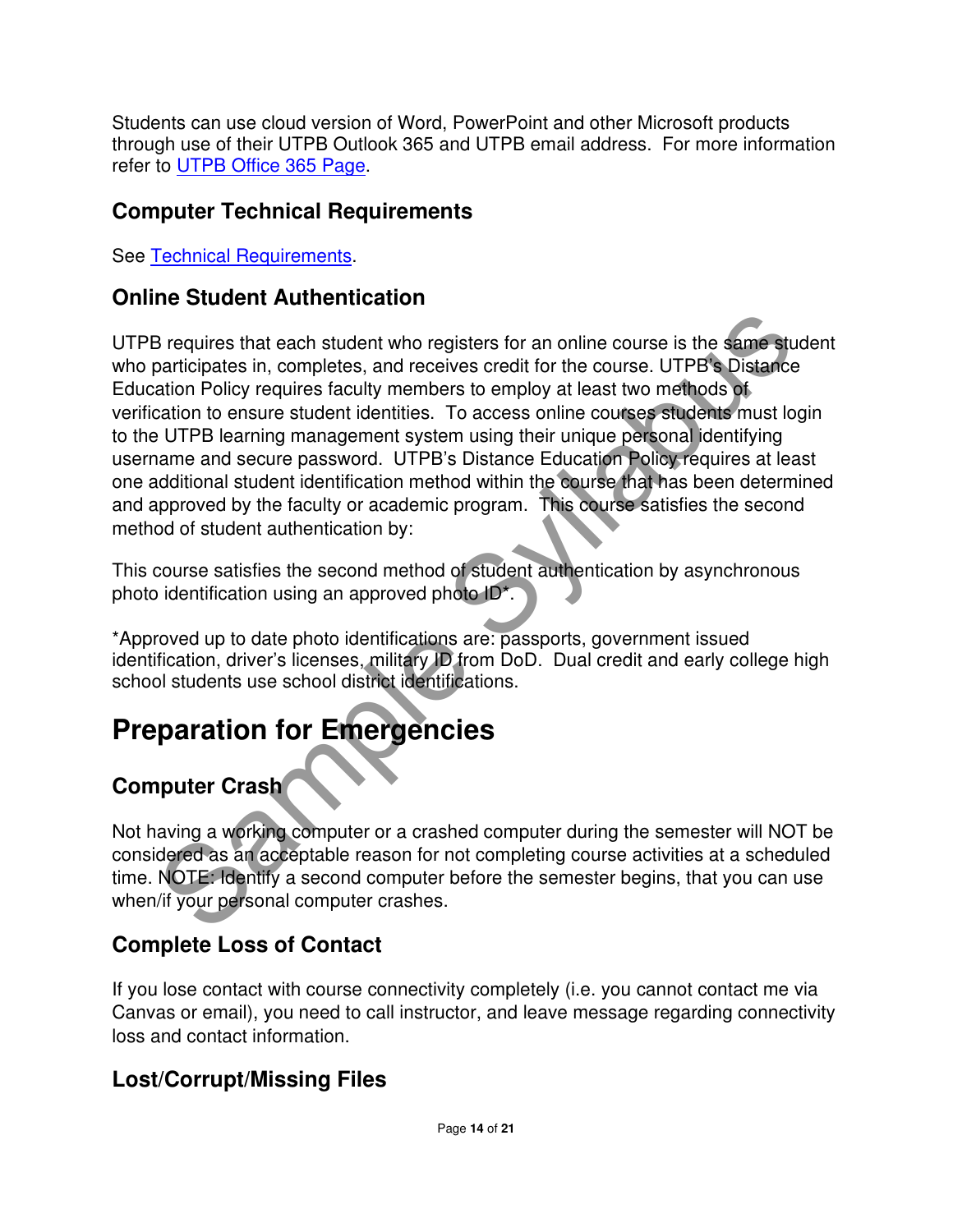You must keep/save a copy of every project/assignment on an external drive, UTPB Outlook 365 OneDrive, or personal computer. In the event of any kind of failure (e.g. virus infection, student's own computer crashes, loss of files in cyberspace, etc.) or any contradictions/problems, you may be required to resubmit the files.

# **End-of-Course Evaluation & Instructor Evaluation**

Every student is encouraged to complete an end-of-course evaluation/survey provided by UTPB. During the last few weeks of class, you will receive an announcement through email notifying you that the Course/Instructor Survey is available. You may follow the link in the email to complete the survey using the same credentials to access your courses here. When entering the emailed Survey link you will see a list of surveys for you to complete. Another way to find End-of-Course Evaluations is through you my.utpb.edu account > My Surveys & Evaluations are on the first page after you login.

| <b>Student Support Services</b> |  |
|---------------------------------|--|
|---------------------------------|--|

|                                                       | by UTPB. During the last few weeks of class, you will receive an announcement through<br>email notifying you that the Course/Instructor Survey is available. You may follow the<br>link in the email to complete the survey using the same credentials to access your<br>courses here. When entering the emailed Survey link you will see a list of surveys for<br>you to complete. Another way to find End-of-Course Evaluations is through you<br>my utpb edu account > My Surveys & Evaluations are on the first page after you login. |
|-------------------------------------------------------|-------------------------------------------------------------------------------------------------------------------------------------------------------------------------------------------------------------------------------------------------------------------------------------------------------------------------------------------------------------------------------------------------------------------------------------------------------------------------------------------------------------------------------------------|
| you, the students.<br><b>Student Support Services</b> | The survey is anonymous and your responses are confidential. Your feedback is critical<br>to us and to your instructor as we strive to improve our offerings, and our support of                                                                                                                                                                                                                                                                                                                                                          |
| <b>SERVICE</b>                                        | <b>CONTACT</b>                                                                                                                                                                                                                                                                                                                                                                                                                                                                                                                            |
| <b>ADA</b><br>Accommodation/Support                   | <b>Testing Services &amp; Academic Accommodations</b><br><b>Department</b><br>$(432)$ 552-4696                                                                                                                                                                                                                                                                                                                                                                                                                                            |
| Advising                                              | <b>UTPB E-Advisor</b><br>(432) 552-2661<br><b>UTPB Academic Advising Center</b>                                                                                                                                                                                                                                                                                                                                                                                                                                                           |
| <b>Bookstore</b>                                      | <b>UTPB Campus Bookstore</b><br>(432) 552-0220                                                                                                                                                                                                                                                                                                                                                                                                                                                                                            |
| Email, Outlook 365,<br>my.utpb.edu                    | <b>Information Resources Division (IRD)</b>                                                                                                                                                                                                                                                                                                                                                                                                                                                                                               |
| <b>Financial Aid and</b><br>Scholarship               | <b>UTPB Financial Aid</b><br>(432) 552-2620                                                                                                                                                                                                                                                                                                                                                                                                                                                                                               |
| Library                                               | The J. Conrad Dunagan Library Online at<br>(432) 552-2370                                                                                                                                                                                                                                                                                                                                                                                                                                                                                 |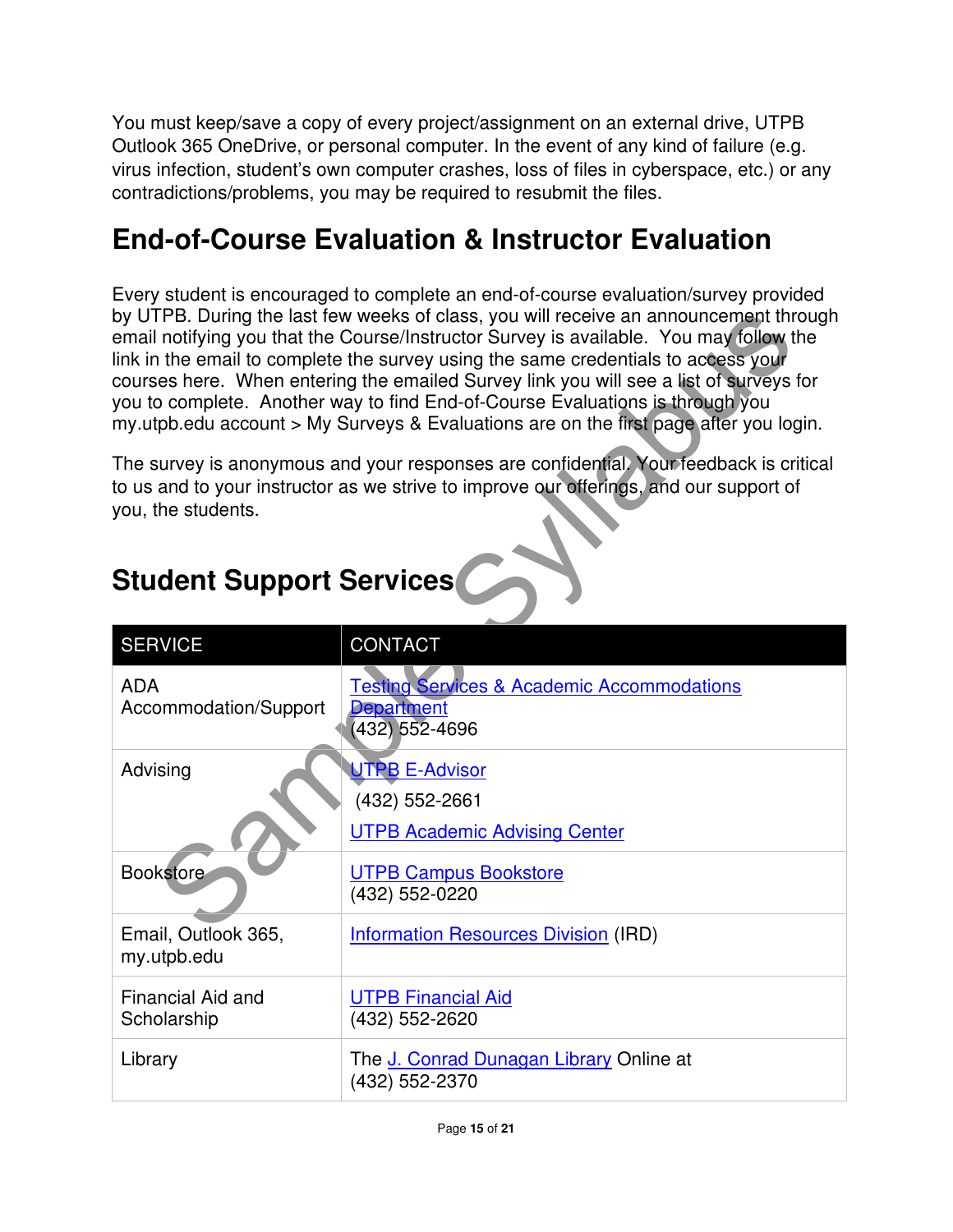| <b>SERVICE</b>                                      | <b>CONTACT</b>                                                                                                                                                                                                                                                                                                                                                                                                                                                                                                                                                                                                                                                                                                        |
|-----------------------------------------------------|-----------------------------------------------------------------------------------------------------------------------------------------------------------------------------------------------------------------------------------------------------------------------------------------------------------------------------------------------------------------------------------------------------------------------------------------------------------------------------------------------------------------------------------------------------------------------------------------------------------------------------------------------------------------------------------------------------------------------|
| Registrar                                           | <b>UTPB Registrar</b><br>(432) 552-2635                                                                                                                                                                                                                                                                                                                                                                                                                                                                                                                                                                                                                                                                               |
| <b>Student Services</b>                             | <b>Dean of Students</b><br>(432) 552-2600                                                                                                                                                                                                                                                                                                                                                                                                                                                                                                                                                                                                                                                                             |
| <b>Technical Support</b>                            | Canvas<br>1-866-437-0867                                                                                                                                                                                                                                                                                                                                                                                                                                                                                                                                                                                                                                                                                              |
| Tutoring & Learning<br><b>Resources</b>             | If you are taking courses through UTPB the following links<br>provide services: <b>Smarthinking Online Tutoring</b> (provides<br>tutoring services), SmarterMeasure (measures learner<br>readiness for online course).                                                                                                                                                                                                                                                                                                                                                                                                                                                                                                |
| <b>Copyright Statement</b><br>$S_{\!\!\mathcal{O}}$ | Information contained in this syllabus was to the best knowledge of the instructor<br>considered correct and complete when distributed for use in the beginning of the<br>semester. However, the instructor reserves the right, acting within the policies and<br>procedures of UTPB to make changes in the course content or instructional techniques<br>without notice or obligation. The students will be informed about the changes, if any.<br>Many of the materials that are posted within UTPB courses are protected by copyright<br>law. These materials are only for the use of students enrolled in the course and only for<br>the purpose of the course. They may not be further retained or disseminated. |

### **Disclaimer & Rights**

### **Copyright Statement**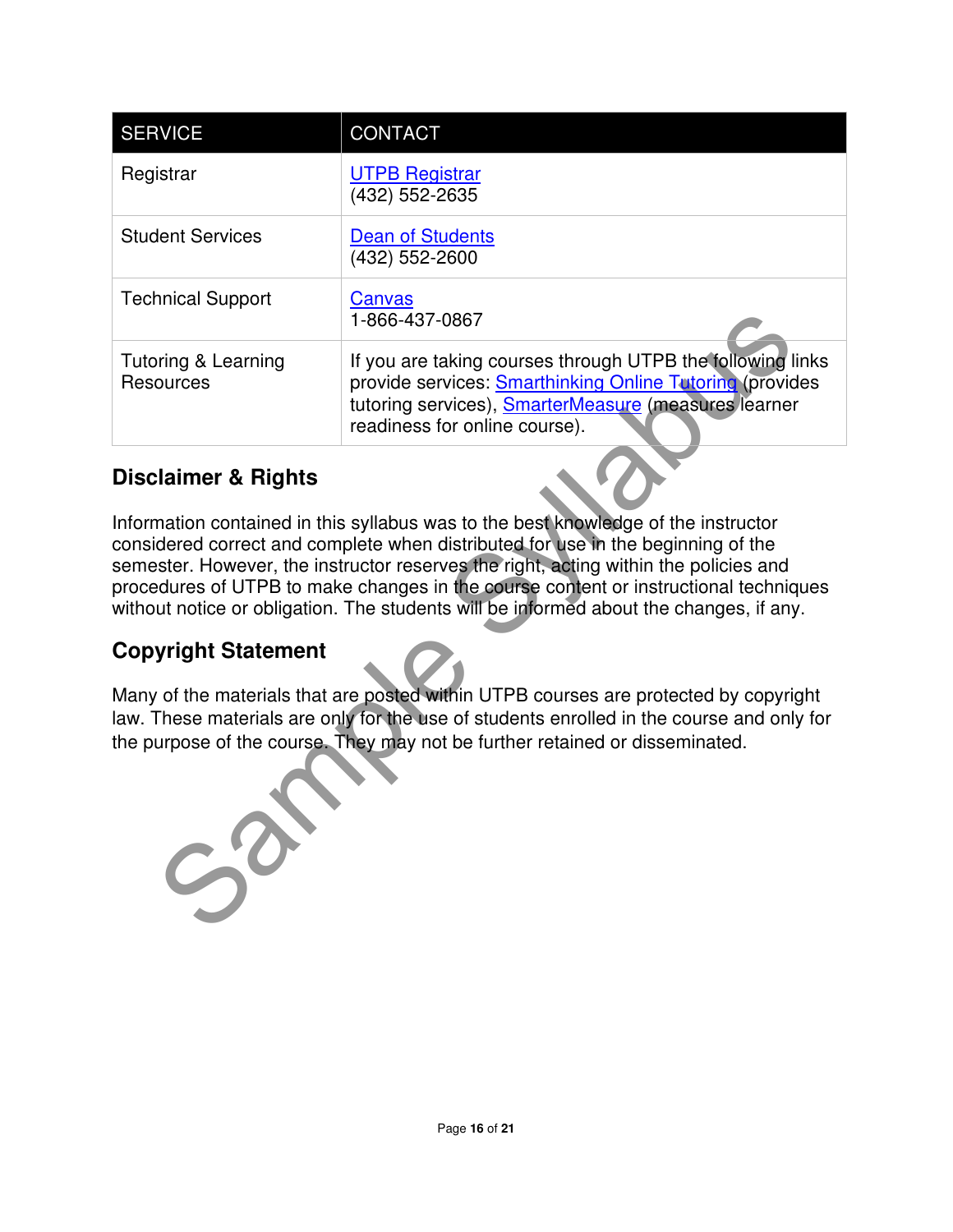## **Schedule**

| <b>DATE</b>      | <b>Assignments/Activities/Topics</b>                                      | <b>Due Date</b> |
|------------------|---------------------------------------------------------------------------|-----------------|
| <b>MODULE</b>    | A. Module Objectives                                                      | <b>May 31</b>   |
| 1: Super-        | Superintendent candidate will be able to understand the                   |                 |
| intendent        | board/superintendent relationship and define board/superintendent         |                 |
| and Board        | roles and establishing mutual expectations and will have a better         |                 |
| <b>Relations</b> | operational knowledge of how to do the following:                         |                 |
| May 26 -         | 1. Awareness of emerging issues and trends affecting public               |                 |
| 31               | education and their direct impact on the board/superintendent             |                 |
|                  | relations.                                                                |                 |
|                  | 2. Encourage and model innovative thinking and risk taking and            |                 |
|                  | view problems as learning opportunities.                                  |                 |
|                  | <b>B.</b> Preparation                                                     |                 |
|                  | Read: Chapter 1 - Effective Superintendent - School Board Practices;      |                 |
|                  | Chapter 1 - The Board Savvy Superintendent                                |                 |
|                  | Visit and review the following website:                                   |                 |
|                  | http://www.ecs.org/clearinghouse/41/26/4126.pdf                           |                 |
|                  |                                                                           |                 |
|                  | http://schoolboardnews.nsba.org/2012/04/relationships-as-important-       |                 |
|                  | as-data-to-board-members/                                                 |                 |
|                  | http://www.aasa.org/content.aspx?id=15188<br>C. Activities                |                 |
|                  | Assignment - Interview your Superintendent, focusing on his/her           |                 |
|                  | perceptions of their role in establishing relationships with board        |                 |
|                  | members. Submit a 2 - 4 page paper, typed and double spaced,              |                 |
|                  | outlining your reflections. Be sure to be complete and thorough in your   |                 |
|                  | answers.                                                                  |                 |
|                  | Assignment - Interview a minimum of four board members, focusing on       |                 |
|                  | their perception of the reasons they vote on the different areas that are |                 |
|                  | dealt with in the board meetings. During the interviews with the board    |                 |
|                  | members, focus on personnel, curriculum issues and finance decisions.     |                 |
|                  | Submit a $2 - 4$ page paper, typed and double spaced, outlining your      |                 |
|                  | reflections. Be sure to be complete and thorough in your answers.         |                 |
|                  | <b>D.</b> Assessment                                                      |                 |
|                  | Assessment will be based on submission of the two interview papers        |                 |
|                  | and participation in the discussion board.                                |                 |
|                  | Superintendent Interview Paper - 25 points                                |                 |
|                  | Board Member Interview Paper - 25 Points                                  |                 |
|                  | <b>Discussion Board - 10 Points</b>                                       |                 |
| <b>MODULE</b>    | A. Module Objectives                                                      | June 7          |
| 2: Working       | Superintendent candidates will be able to identify and understand         |                 |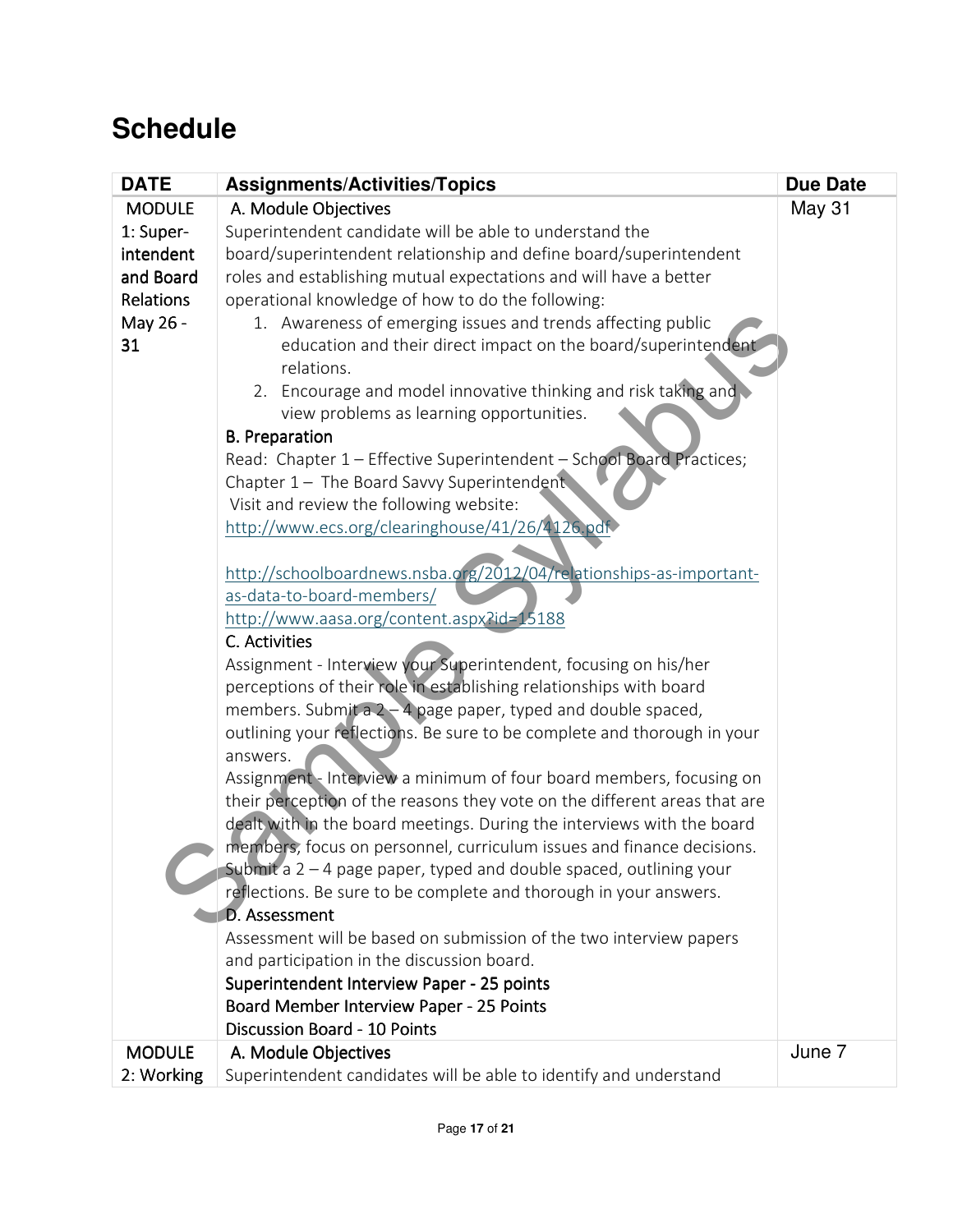| with School      | working effectively with board members in varied contexts, including                |         |
|------------------|-------------------------------------------------------------------------------------|---------|
| <b>Boards</b>    | problem-solving and decision-making contexts.                                       |         |
| June $1 - 7$     | Superintendent candidates will be able to identify and understand and               |         |
|                  | manage internal and external conflicts on the school board                          |         |
|                  | <b>B.</b> Preparation:                                                              |         |
|                  | Read: Chapter 2 - Effective Superintendent - School Board Practices;                |         |
|                  | Chapter 2 - The Board Savvy Superintendent                                          |         |
|                  | Chapter 4 - Effective Superintendent - School Board Practices; Chapter              |         |
|                  | 4 - The Board Saavy Superintendent                                                  |         |
|                  | Visit and review the following websites:                                            |         |
|                  | https://www.oag.state.tx.us/AG Publications/pdfs/openmeeting hb.pd                  |         |
|                  | f                                                                                   |         |
|                  | http://www.youtube.com/watch?v=UJOZAco2uIU                                          |         |
|                  | http://www.youtube.com/watch?v=0oZT-s179u8&feature=related                          |         |
|                  | C. Activities                                                                       |         |
|                  | Assignment – Attend a minimum of two school board meetings in your                  |         |
|                  | district (it would be helpful for you to attend some meetings in nearby             |         |
|                  | districts as well). Submit a $2 - 4$ page paper, typed and double spaced,           |         |
|                  | outlining your reflections. Be sure to be complete and thorough in your             |         |
|                  | answers. In addition to posting this on the assignments page, post your             |         |
|                  | response on the discussion board and reflect on the postings of at least            |         |
|                  | two other classmates.                                                               |         |
|                  | Assignment - Working with your site supervisor (Superintendent or                   |         |
|                  | Assistant Superintendent) discuss the process of preparing an agenda                |         |
|                  | for a board meeting and preparing for the meeting itself. Submit a $2 - 4$          |         |
|                  | page paper, typed and double spaced, outlining your reflections. Be                 |         |
|                  | sure to be complete and thorough in your answers. In addition to                    |         |
|                  | posting this on the assignments page, post your response on the                     |         |
|                  | discussion board and reflect on the postings of at least two other                  |         |
|                  | classmates                                                                          |         |
|                  | D. Assessment<br>Assessment will be based on submission of the two interview papers |         |
|                  | and participation in the discussion board.                                          |         |
|                  | School Board Attendance Paper - 25 points                                           |         |
|                  | Preparing an Agenda Paper - 25 Points                                               |         |
|                  | <b>Discussion Board - 10 Points</b>                                                 |         |
| Module 3:        | A. Module Objectives                                                                | June 14 |
| <b>Strategic</b> | Superintendent candidates will be able to identify and understand the               |         |
| Planning         | strategic planning process, including development of mission and vision             |         |
| June 8 - 14      | statements, and the various roles of school board members in the                    |         |
|                  | process.                                                                            |         |
|                  | At the completion of this module, the superintendent candidate will                 |         |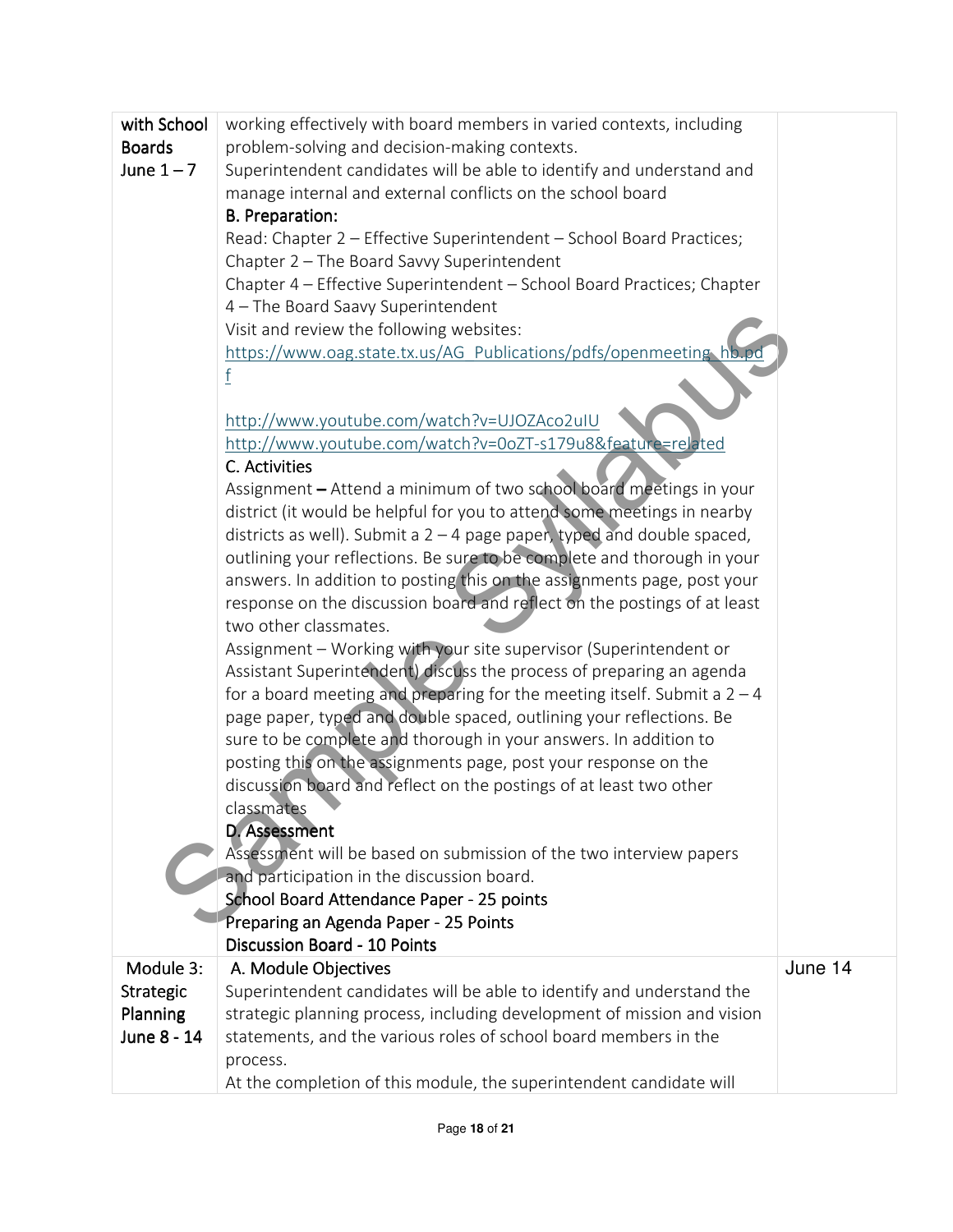| have a better operational knowledge of how to do the following:           |  |
|---------------------------------------------------------------------------|--|
| 1. Communicate and work effectively with board members in varied          |  |
| contexts, including problem-solving and decision-making contexts.         |  |
| 2. Work with the board of trustees to define mutual expectations.         |  |
| 3. Facilitate the development of a learning organization that encourages  |  |
| educational excellence, supports instructional improvement, and           |  |
|                                                                           |  |
| incorporates best practice.                                               |  |
| 4. Analyze instructional resource needs and deploy instructional          |  |
| resources effectively and equitably to enhance student learning.          |  |
| 5. Apply procedures for effective budget planning and management.         |  |
| 6. Acquire, allocate and manage resources according to district vision    |  |
| and priorities.                                                           |  |
| 7. Apply pertinent legal concepts, regulations, and codes.                |  |
| 8. Implement processes for gathering, analyzing, and using data for       |  |
| informed decision making.                                                 |  |
| 9. Use strategies for working with others, including the board of         |  |
| trustees, to promote collaborative decision making and problem            |  |
| solving, facilitate team building, and develop consensus.                 |  |
| 10. Analyze and manage internal political systems to benefit the          |  |
| education organization.                                                   |  |
| <b>B.</b> Preparation                                                     |  |
| Read: Chapter 3 - Effective Superintendent - School Board Practices;      |  |
| Chapter 3 - The Board Savvy Superintendent                                |  |
| Visit and review the following websites:                                  |  |
| http://archive.austinisd.org/inside/initiatives/strategic_plan/powerofus/ |  |
| docs/strategic plan 2010 2015.pdf                                         |  |
| http://www2.houstonisd.org/HISDConnectEnglish/Images/PDF/Strategic        |  |
| Direction Phase-N.pdf                                                     |  |
| C. Activities                                                             |  |
| Assignment - Locate a copy of your districts' strategic plan. Review this |  |
| plan with your Superintendent or Assistant/Associate                      |  |
| Superintendent and discuss how the board was involved in the process,     |  |
|                                                                           |  |
| including timelines, evaluating and revising to the plan. Be sure to      |  |
| inquire how the strategic plan involves decisions about budgeting,        |  |
| personnel, curriculum and facilities. Submit a $2 - 4$ page paper, typed  |  |
| and double-spaced, outlining your reflections. Be sure to be complete     |  |
| and thorough in your answers.                                             |  |
| Assignment - After reading Chapter 2 in the Superintendent Leadership     |  |
| book, review and respond to the 6 questions on page 23. Be sure to be     |  |
| complete and thorough in your answers.                                    |  |
| D. Assessment                                                             |  |

Assessment will be based on submission of the two papers and participation in the discussion board.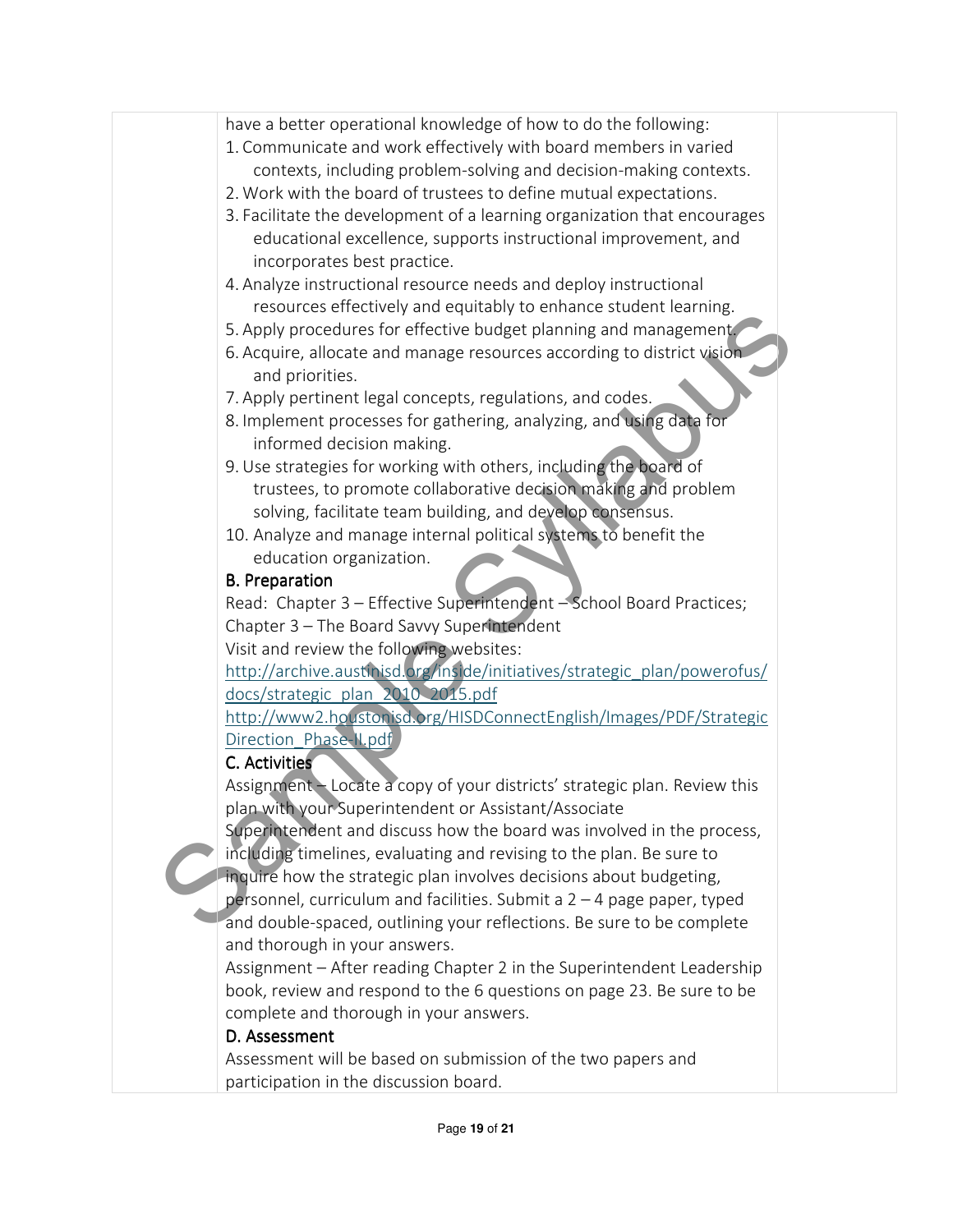|             | Strategic Interview Paper - 25 points                                                                 |         |
|-------------|-------------------------------------------------------------------------------------------------------|---------|
|             | Answers to 6 Questions Paper - 25 Points                                                              |         |
|             | <b>Discussion Board - 10 Points</b>                                                                   |         |
| Module 4:   | A. Module Objectives                                                                                  | June 21 |
| Political,  | Superintendent candidates will be able to identify and analyze to                                     |         |
| Economic    | political, economic, and social factors affecting students and education,                             |         |
| and Social  | and the board superintendent relationship.                                                            |         |
| Considerati | At the completion of this module, the superintendent candidate will                                   |         |
| ons         | have a better operational knowledge of how to do the following:                                       |         |
| June $15-$  | 1. Analyze and respond to political, economic, and social factors                                     |         |
| 21          | affecting students and education, and the board superintendent<br>relationship.                       |         |
|             | 2. Provide leadership in defining superintendent-board roles and<br>establishing mutual expectations. |         |
|             | 3. Communicate and work effectively with board members in varied                                      |         |
|             | contexts, including problem-solving and decision-making                                               |         |
|             | contexts.                                                                                             |         |
|             | 4. Work with the board or trustees to define mutual expectations,                                     |         |
|             | policies, and standards.                                                                              |         |
|             | 5. Access and work with local political systems and organizations to elicit                           |         |
|             | input on critical educational issues.                                                                 |         |
|             | <b>B.</b> Preparation                                                                                 |         |
|             | Read: Chapter 5 - Effective Superintendent - School Board Practices;                                  |         |
|             | Review the Resources at the end of the Effective Superintendent -                                     |         |
|             | <b>School Board Practices</b>                                                                         |         |
|             | Jan Murdock's final chapter of her dissertation School Boards of Texas, a                             |         |
|             | study, which you can find in the "Resources" button on the left.                                      |         |
|             | Visit and review the following website:                                                               |         |
|             | http://www.texes.ets.org/assets/pdf/testprep manuals/064 superinten                                   |         |
|             | dent 55069 web.pdf                                                                                    |         |
|             | http://www.districtadministration.com/viewarticle.aspx?articleid=1431<br><b>C. Activities</b>         |         |
|             | Assignment – Conduct a final interview with your site supervisor and                                  |         |
|             | reflect on both the positive and negative aspects of building                                         |         |
|             | relationships with school board members. Submit a $2 - 4$ page paper,                                 |         |
|             | typed and double spaced, outlining your reflections. Be sure to be                                    |         |
|             | complete and thorough in your answers.                                                                |         |
|             | Assignment - Reflect back upon all the learning activities in this course                             |         |
|             | and submit a final report on what effective methods a superintendent                                  |         |
|             | should employ in meeting the needs of stakeholders in the school                                      |         |
|             | district. Submit a $2 - 4$ page paper, typed and double spaced, outlining                             |         |
|             | your reflections. Be sure to be complete and thorough in your answers.                                |         |
|             | D. Assessment                                                                                         |         |